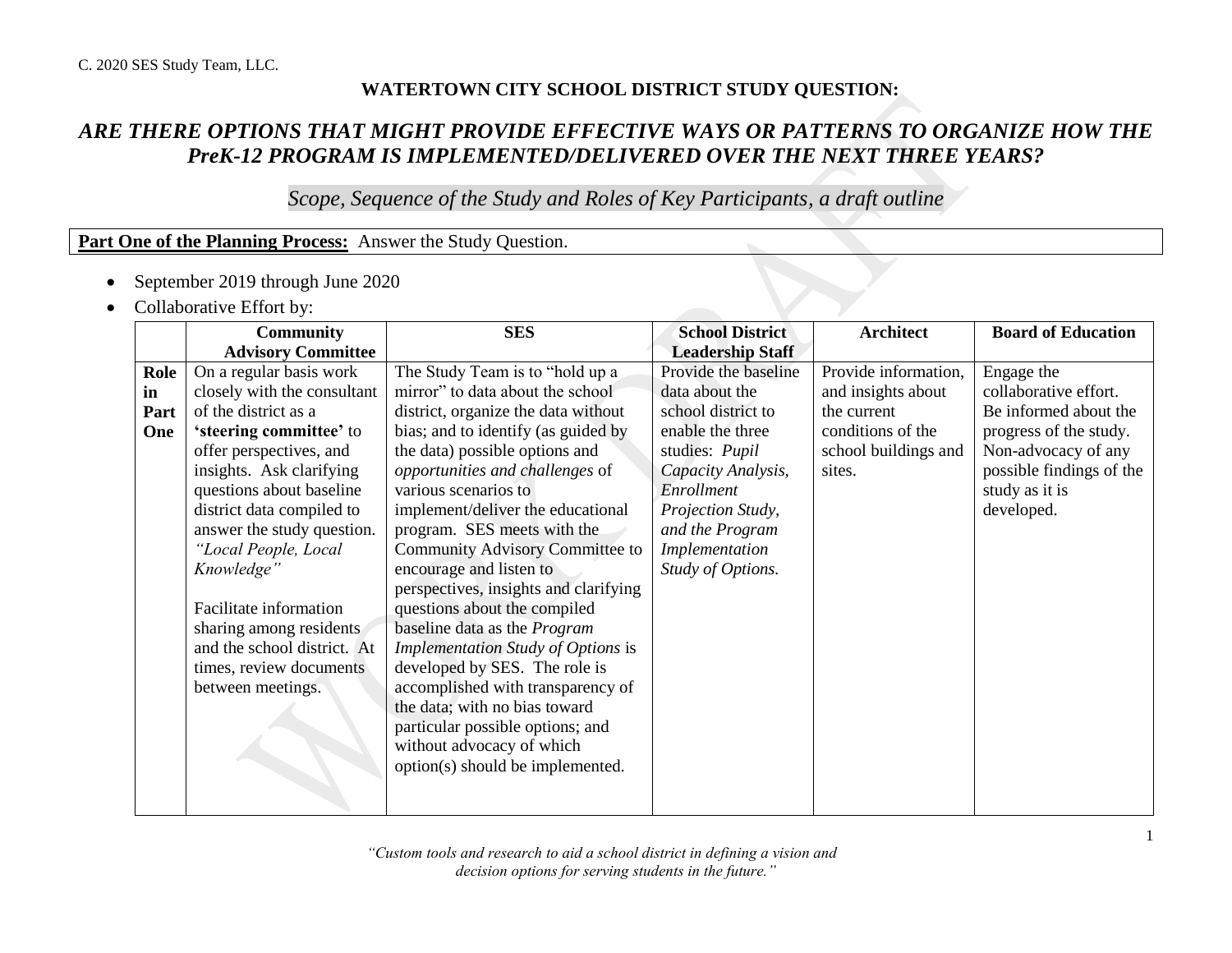| <b>Starting in September</b>                                                                                                                                                                                                                                                                           |                                                                                                                                                                                                                  |                                                                                                                                                                                                          |                                                                                                    |                                                                                                                                                                                                      |  |
|--------------------------------------------------------------------------------------------------------------------------------------------------------------------------------------------------------------------------------------------------------------------------------------------------------|------------------------------------------------------------------------------------------------------------------------------------------------------------------------------------------------------------------|----------------------------------------------------------------------------------------------------------------------------------------------------------------------------------------------------------|----------------------------------------------------------------------------------------------------|------------------------------------------------------------------------------------------------------------------------------------------------------------------------------------------------------|--|
| <b>Community</b><br><b>Advisory Committee</b>                                                                                                                                                                                                                                                          | <b>SES</b>                                                                                                                                                                                                       | <b>School District</b><br><b>Leadership Staff</b>                                                                                                                                                        | <b>Architect</b>                                                                                   | <b>Board of Education</b>                                                                                                                                                                            |  |
|                                                                                                                                                                                                                                                                                                        | Informs Leadership Team of<br>baseline data to be compiled.<br>Hosts the Planning for the Future<br>Workshops with the Board and<br>Administrative team. Prepare a<br>report of the results of each<br>workshop. | Begin compilation<br>of baseline data.<br>Compilation of<br>study baseline data.                                                                                                                         | Prepare information<br>about the latest<br><b>Building Conditions</b><br>Survey of the<br>schools. | Identifies and appoints<br>a Community Advisory<br>Committee<br>representative of all of<br>the stakeholders of the<br>Watertown City SD.<br>Participation in<br>Planning for the<br>Future Workshop |  |
|                                                                                                                                                                                                                                                                                                        | <b>Community Advisory Group Meeting One-January</b>                                                                                                                                                              |                                                                                                                                                                                                          |                                                                                                    |                                                                                                                                                                                                      |  |
| Participation in Planning<br>for the Future Workshop                                                                                                                                                                                                                                                   | Host the Planning for the Future<br>Workshop. Prepare a report of the<br>results of each workshop.                                                                                                               | <b>Preparing Program</b><br>Vison presentation<br>for the Advisory<br>Committee.<br>Participation in<br>Planning for the<br>Future Workshop.                                                             | Prepare information<br>about the latest<br><b>Building Conditions</b><br>Survey of the<br>schools. |                                                                                                                                                                                                      |  |
|                                                                                                                                                                                                                                                                                                        | <b>Community Advisory Group Meeting Two</b>                                                                                                                                                                      |                                                                                                                                                                                                          |                                                                                                    |                                                                                                                                                                                                      |  |
| Learn the details of the<br><b>Watertown City SD</b><br>Program Vision. Ask<br>clarifying questions as to<br>how that vision might<br>influence the delivery of<br>instruction options by the<br>district with both<br>pedagogy and use of the<br>current school buildings<br>over the next 3-5 years. | Host the work meeting. Listen to<br>insights.                                                                                                                                                                    | Share/present the<br>Program Vision that<br>has been developed<br>by the Board, staff,<br>and Leadership<br>Team to the<br>Community<br>Advisory<br>Committee.<br>Compilation of<br>study baseline data. | Attend the work<br>meeting. Listen.                                                                |                                                                                                                                                                                                      |  |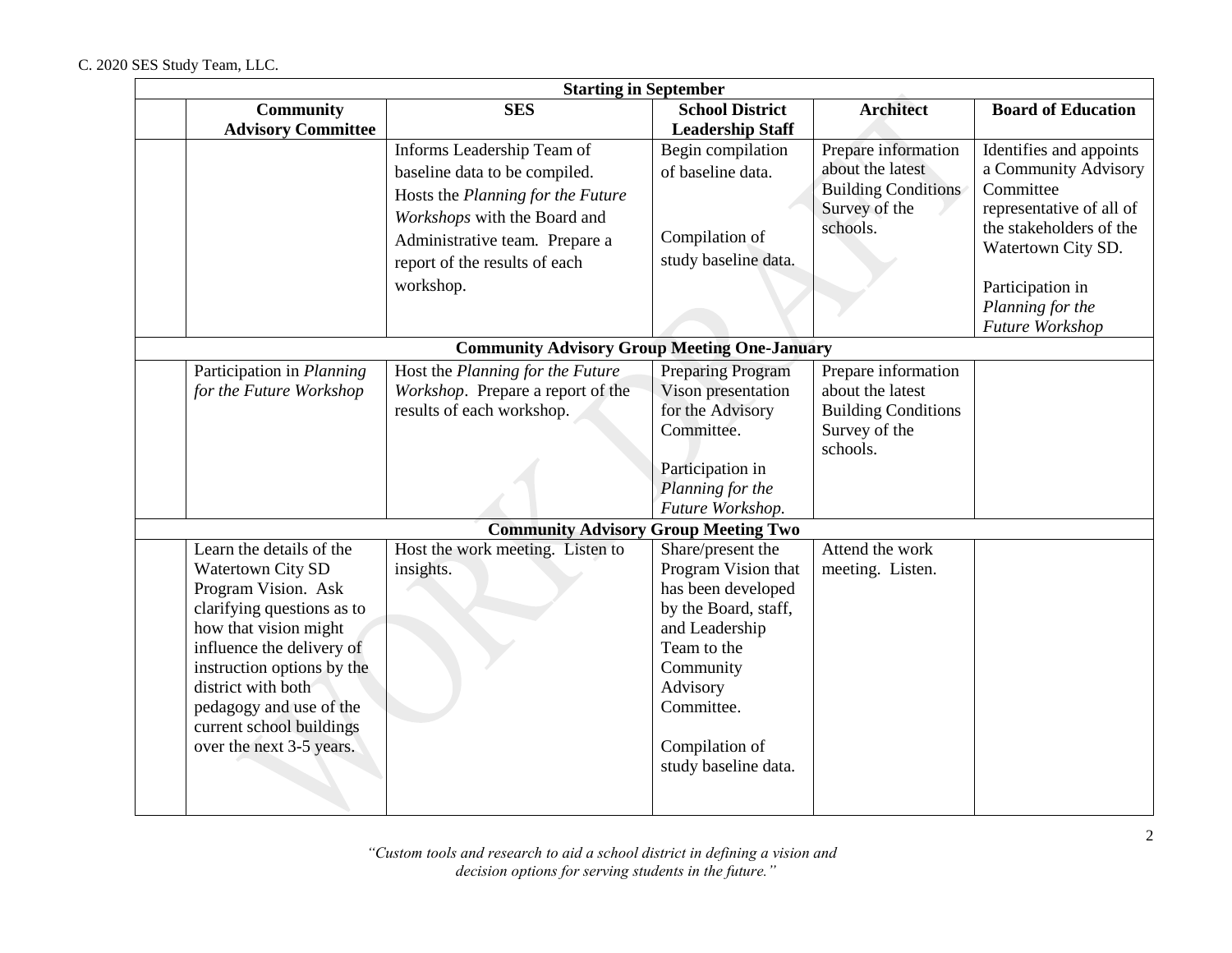C. 2020 SES Study Team, LLC.

| <b>Community</b>                              | <b>SES</b>                                   | <b>School District</b>    | <b>Architect</b>           | <b>Board of Education</b> |
|-----------------------------------------------|----------------------------------------------|---------------------------|----------------------------|---------------------------|
| <b>Advisory Committee</b>                     |                                              | <b>Leadership Staff</b>   |                            |                           |
| <b>Community Advisory Group Meeting Three</b> |                                              |                           |                            |                           |
| Ask clarifying questions                      | Host the work meeting. Share the             | Review the study          | Review the study           | Review the study          |
| about the pupil capacity                      | 'raw data' that form the basis for           | drafts.                   | drafts.                    | drafts.                   |
| findings and enrollment                       | the draft Pupil Capacity Study, and          |                           |                            |                           |
| projection findings as to                     | the draft Enrollment                         | Compilation of            |                            |                           |
| how the findings might                        | Projection/Demographic Study.                | study baseline data.      | Visit to the schools.      |                           |
| influence the delivery of                     | Listen to insights.                          | Host a visit by SES       |                            |                           |
| instruction options and the                   |                                              | to each school            |                            |                           |
| use of the current school                     |                                              | building.                 |                            |                           |
| buildings.                                    |                                              |                           |                            |                           |
| Community                                     | <b>SES</b>                                   | <b>School District</b>    | <b>Architect</b>           | <b>Board of Education</b> |
| <b>Advisory Committee</b>                     |                                              | <b>Leadership Staff</b>   |                            |                           |
|                                               | <b>Community Advisory Group Meeting Four</b> |                           |                            |                           |
| Ask clarifying questions                      | Host the work meeting. Listen to             | Offer a tour of           | Compile and present        |                           |
| of the architect about the                    | insights.                                    | various schools to        | data about the             |                           |
| findings of the Building                      |                                              | the members of the        | <b>Building Conditions</b> |                           |
| Conditions Survey Data.                       |                                              | <b>Advisory Committee</b> | Survey Data about          |                           |
| Ask the leadership team                       |                                              | between meetings          | each school                |                           |
| and the architect how the                     |                                              | Three and Four.           | building. Offer            |                           |
| findings might influence                      |                                              |                           | summative insights         |                           |
| the achievement of the                        |                                              | Share insights about      | about 'the bones of        |                           |
| district program vision for                   |                                              | how the Building          | each school                |                           |
| the future, and the                           |                                              | <b>Conditions Survey</b>  | building'.                 |                           |
| delivery of instruction.                      |                                              | may influence the         |                            |                           |
|                                               |                                              | achievement of the        |                            |                           |
| Share insights by those                       |                                              | program vision and        |                            |                           |
| members who visited a                         |                                              | the future delivery       |                            |                           |
| tour of various buildings                     |                                              | of instruction.           |                            |                           |
| by the district.                              |                                              |                           |                            |                           |
|                                               |                                              | Compilation of            |                            |                           |
|                                               |                                              | study baseline data       |                            |                           |
|                                               |                                              | completed.                |                            |                           |
|                                               |                                              |                           |                            |                           |
|                                               |                                              |                           |                            |                           |
|                                               |                                              |                           |                            |                           |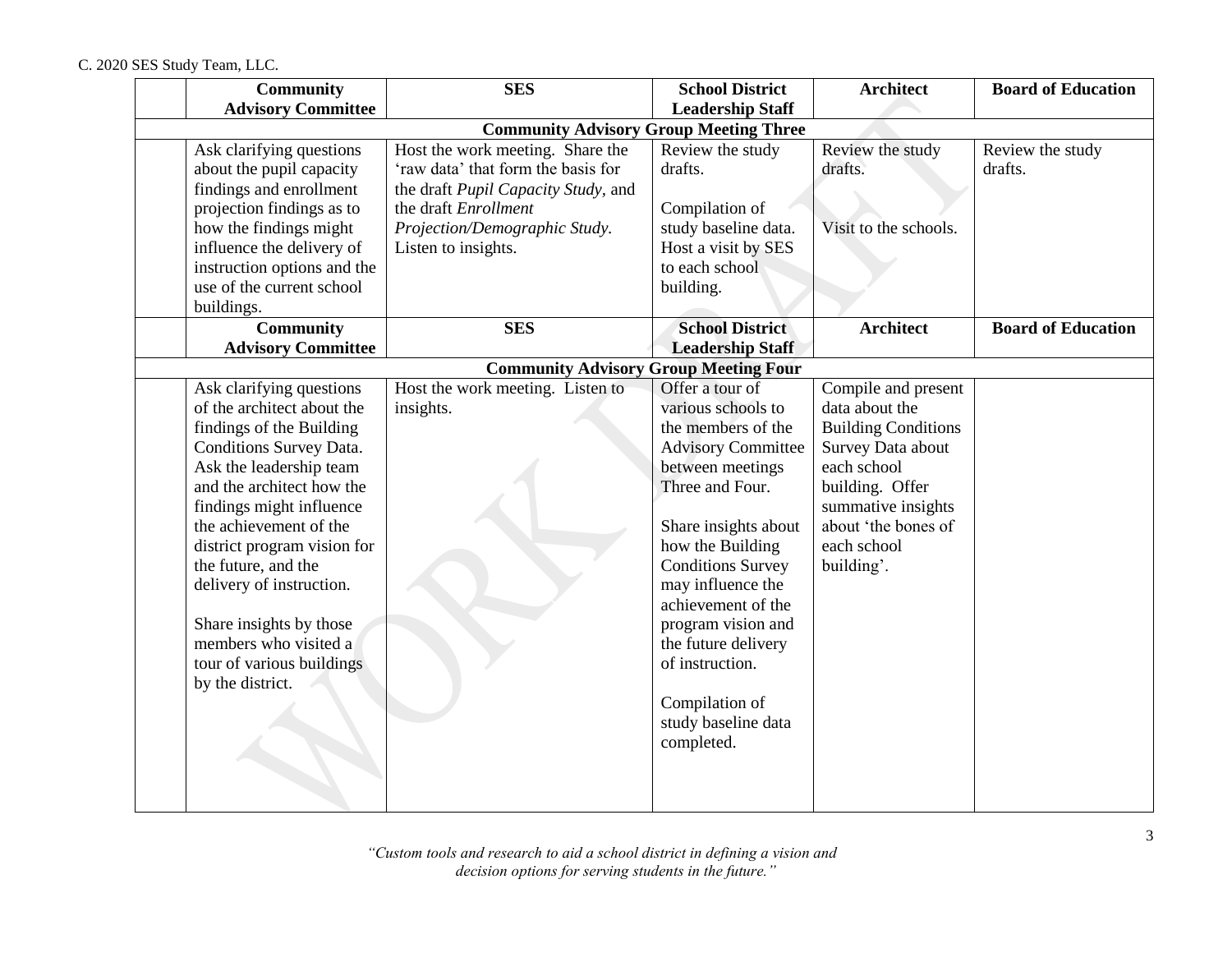|                                                                                                                                                                                                                                                                                                                      | <b>Community Advisory Group Meeting Five</b>                                                                                                                                                                                                                                                                           |                                                                                                                                                                                                                                         |                                                                                                                                                                                                                                         |                                                                                                                                                                                                                                         |  |  |
|----------------------------------------------------------------------------------------------------------------------------------------------------------------------------------------------------------------------------------------------------------------------------------------------------------------------|------------------------------------------------------------------------------------------------------------------------------------------------------------------------------------------------------------------------------------------------------------------------------------------------------------------------|-----------------------------------------------------------------------------------------------------------------------------------------------------------------------------------------------------------------------------------------|-----------------------------------------------------------------------------------------------------------------------------------------------------------------------------------------------------------------------------------------|-----------------------------------------------------------------------------------------------------------------------------------------------------------------------------------------------------------------------------------------|--|--|
| Review, discuss, and ask<br>clarifying questions<br>regarding the baseline<br>data that form the<br>foundation of the<br>Program Delivery Study.<br>Offer insights, ideas,<br>suggestions, and<br>'conditions' that possible<br>'doable' scenario options<br>to answer the study<br>question may need to<br>address. | Host the work meeting. Share print<br>copies of the Pupil Capacity Study<br>and the Enrollment<br>Projection/Demographic Study.<br>Share the draft school district<br>baseline data that will be analyzed<br>in the Program Implementation<br>Study of Options.<br>Listen to insights. Answer<br>clarifying questions. | Share print copies of<br>the Pupil Capacity<br>Study and the<br>Enrollment<br>Projection/Demogra<br>phic Study.                                                                                                                         | Share print copies of<br>the Pupil Capacity<br>Study and the<br>Enrollment<br>Projection/Demogra<br>phic Study.                                                                                                                         | Share print copies of<br>the Pupil Capacity<br>Study and the<br>Enrollment<br>Projection/Demograph<br>ic Study.                                                                                                                         |  |  |
|                                                                                                                                                                                                                                                                                                                      | <b>Community Advisory Group Meeting Six</b>                                                                                                                                                                                                                                                                            |                                                                                                                                                                                                                                         |                                                                                                                                                                                                                                         |                                                                                                                                                                                                                                         |  |  |
| Review, discuss, and ask<br>clarifying questions about<br>the <i>draft</i> Program<br><b>Implementation Study of</b><br>Options.                                                                                                                                                                                     | Host the work meeting. Share a<br>print working draft of the Program<br><b>Implementation Study which</b><br>includes a listing of Opportunities<br>and Challenges presented by each<br>option.<br>Listen to insights. Answer<br>clarifying questions.                                                                 | Share a print<br>working draft of the<br>Program<br>Implementation<br>Study which<br>includes a listing of<br>Opportunities and<br>Challenges<br>presented by each<br>option.<br>Listen to insights.<br>Answer clarifying<br>questions. | Share a print<br>working draft of the<br>Program<br>Implementation<br>Study which<br>includes a listing of<br>Opportunities and<br>Challenges<br>presented by each<br>option.<br>Listen to insights.<br>Answer clarifying<br>questions. | Share a print working<br>draft of the Program<br><b>Implementation Study</b><br>which includes a<br>listing of Opportunities<br>and Challenges<br>presented by each<br>option.<br>Listen to insights.<br>Answer clarifying<br>questions |  |  |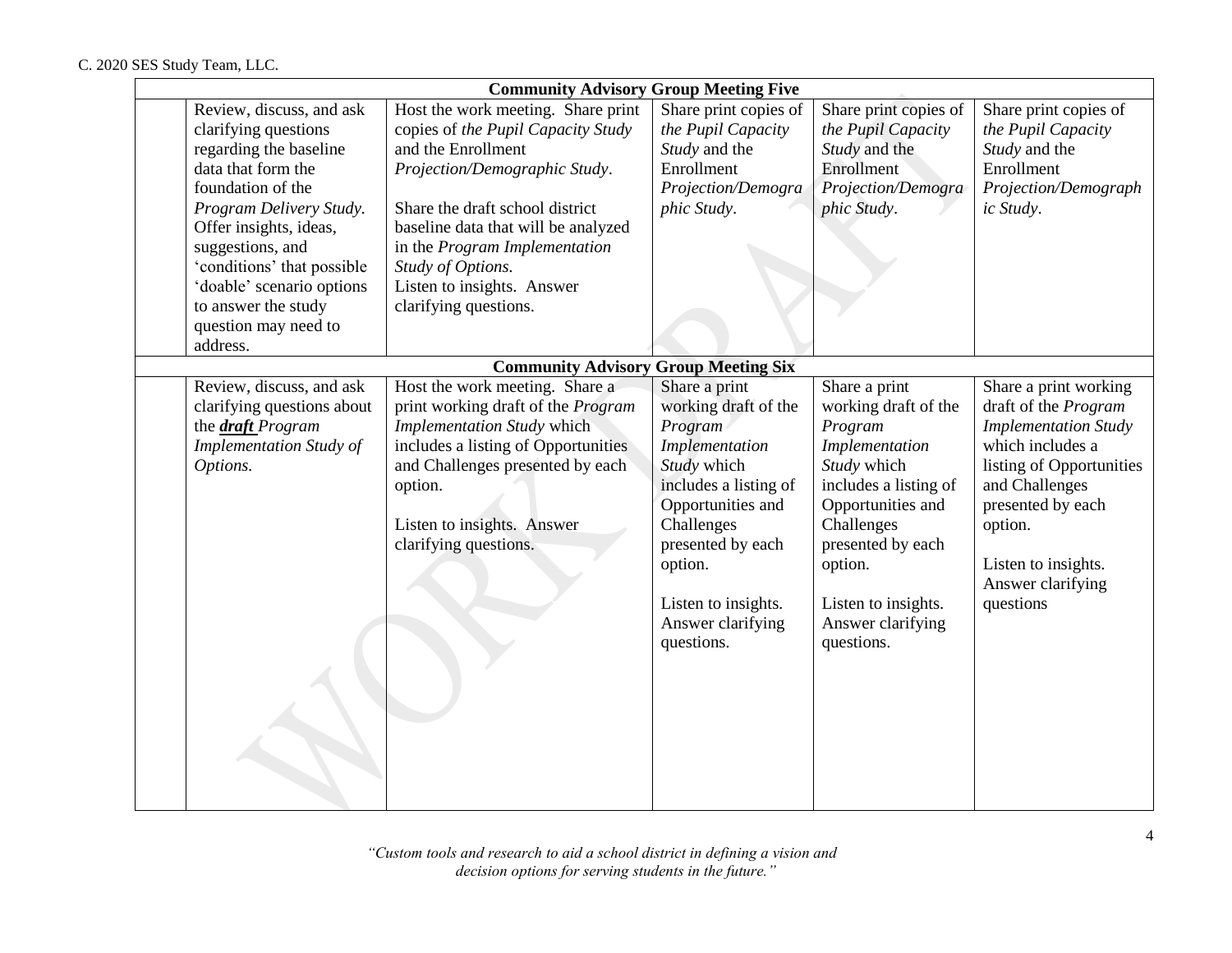| <b>Community</b>                                   | <b>SES Study Team</b>                                                       | <b>School District</b>  | <b>Architect</b>      | <b>Board of Education</b> |
|----------------------------------------------------|-----------------------------------------------------------------------------|-------------------------|-----------------------|---------------------------|
| <b>Advisory Committee</b>                          |                                                                             | <b>Leadership Staff</b> |                       |                           |
|                                                    | <b>Community Advisory Group Meeting Seven</b>                               |                         |                       |                           |
| Before the meeting,                                | Host the Community Advisory                                                 | Option: Attend          | <b>Option: Attend</b> | Option: Attend            |
| review the Program                                 | Committee as a 'research tool'.                                             | meeting seven to        | meeting seven to      | meeting seven to          |
| <b>Implementation Study</b>                        | The role of SES is to organize                                              | listen and observe.     | listen and observe.   | listen and observe.       |
| work draft finalized based<br>on work meeting Six. | the Community Advisory                                                      |                         |                       |                           |
| Committee members have                             | Committee, and to listen and                                                |                         |                       |                           |
| the work draft Program                             | record the information and                                                  |                         |                       |                           |
| Implementation Study to                            | perceptions of the community                                                |                         |                       |                           |
| review before Meeting                              | members as they review, discuss                                             |                         |                       |                           |
| Seven.                                             | and identify opportunities and                                              |                         |                       |                           |
|                                                    | <i>challenges</i> suggested by the                                          |                         |                       |                           |
|                                                    | various option scenarios reported                                           |                         |                       |                           |
|                                                    | in the study. The documented                                                |                         |                       |                           |
|                                                    | work of the Community                                                       |                         |                       |                           |
|                                                    | <b>Advisory Committee as a Focus</b>                                        |                         |                       |                           |
|                                                    | Group becomes a valuable tool                                               |                         |                       |                           |
|                                                    | for the Board in their                                                      |                         |                       |                           |
|                                                    | deliberation with regard to how                                             |                         |                       |                           |
|                                                    | best to implement the program at                                            |                         |                       |                           |
|                                                    | what grade level configurations                                             |                         |                       |                           |
|                                                    | and in what school buildings.                                               |                         |                       |                           |
|                                                    |                                                                             |                         |                       |                           |
|                                                    | The work together ends with a                                               |                         |                       |                           |
|                                                    | process for the Community                                                   |                         |                       |                           |
|                                                    | <b>Advisory Committee as a Focus</b>                                        |                         |                       |                           |
|                                                    | Group to rank-order the various                                             |                         |                       |                           |
|                                                    | scenario options as to what might<br>be best 'for kids'. This step is not a |                         |                       |                           |
|                                                    | 'vote'. It produces a tool to help                                          |                         |                       |                           |
|                                                    | the Board along with the                                                    |                         |                       |                           |
|                                                    | community in deliberations about                                            |                         |                       |                           |
|                                                    | what action, if any, to pursue.                                             |                         |                       |                           |
|                                                    |                                                                             |                         |                       |                           |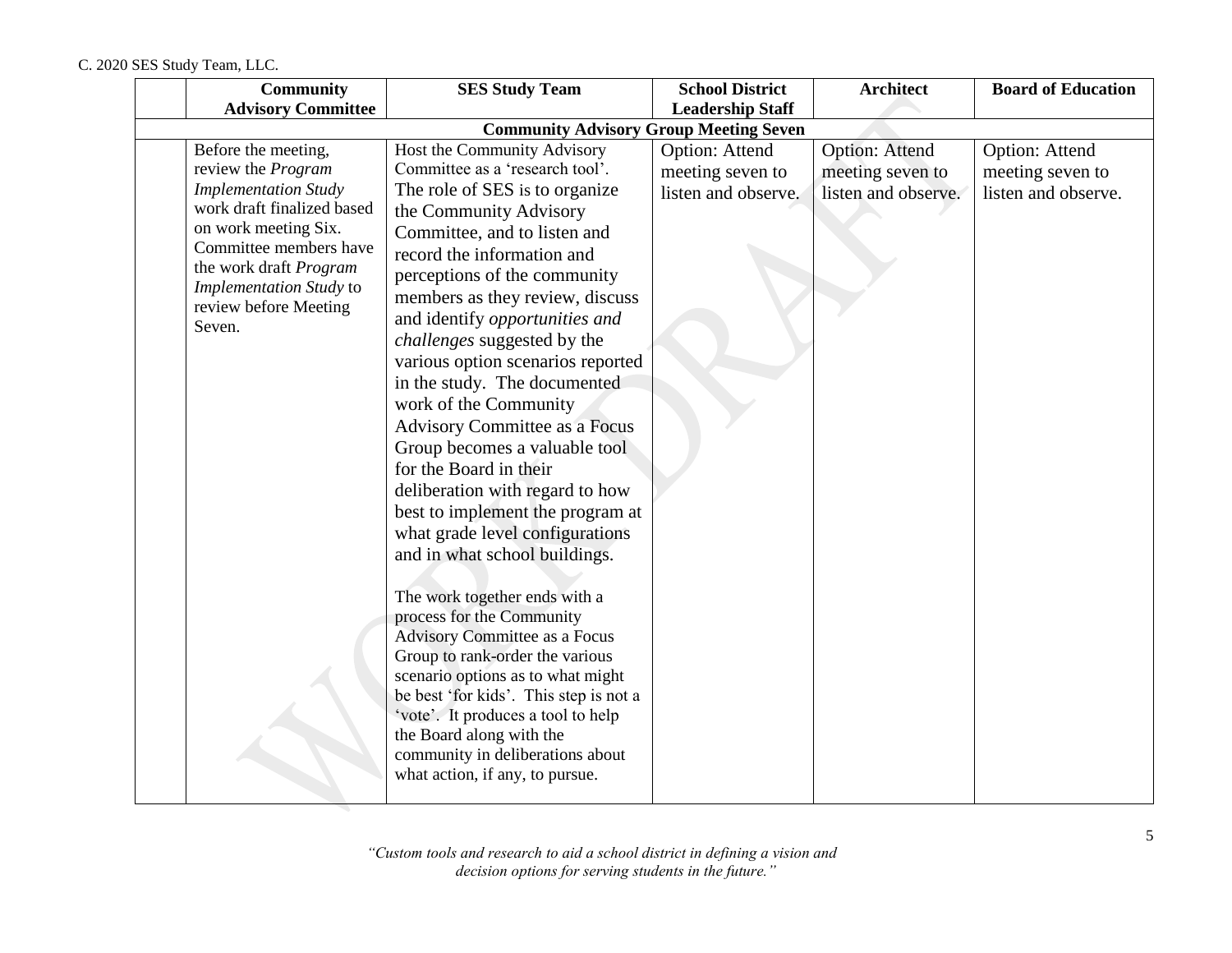|                                                              | SES prepares a report of the work<br>results of the Community Advisory<br>Committee at this meeting.<br>Soon following Meeting Seven of the Community Advisory Committee<br><b>SES</b>                                                                                                                            | <b>School District</b>                                          | <b>Architect</b>                                                | <b>Board of Education</b>                                                                                                                                                                                                                                                                                                                                                                                                                                                                                                                                   |
|--------------------------------------------------------------|-------------------------------------------------------------------------------------------------------------------------------------------------------------------------------------------------------------------------------------------------------------------------------------------------------------------|-----------------------------------------------------------------|-----------------------------------------------------------------|-------------------------------------------------------------------------------------------------------------------------------------------------------------------------------------------------------------------------------------------------------------------------------------------------------------------------------------------------------------------------------------------------------------------------------------------------------------------------------------------------------------------------------------------------------------|
| <b>Community</b><br><b>Advisory Committee</b>                |                                                                                                                                                                                                                                                                                                                   | <b>Leadership Staff</b>                                         |                                                                 |                                                                                                                                                                                                                                                                                                                                                                                                                                                                                                                                                             |
| Attend the community<br>presentation of<br>findings meeting. | A mutually scheduled evening<br>community meeting opportunity<br>is hosted by SES for the district<br>community, and a meeting the<br>same afternoon is offered for the<br>district staff to learn the findings<br>of the Program Implementation<br>Options Study. The evening<br>meeting is not a Board Meeting. | Attend the<br>community<br>presentation of<br>findings meeting. | Attend the<br>community<br>presentation of<br>findings meeting. | As each study tool is<br>developed, (the Results<br>of the Planning for the<br>Future Workshops, the<br>Pupil Capacity Study,<br>the Enrollment<br>Projection/Demograph<br>ic Study, the Program<br><b>Implementation Study</b> ,<br>and results of the<br>Community Advisory<br>Committee meeting as<br>a focus group research<br>tool') are publicly<br>available to the<br>community on the<br>District website and in<br>print form.<br>Attend the evening<br>community meeting to<br>report the findings of<br>Program<br><b>Implementation Study.</b> |

**The community, Board of Education, Community Advisory Committee, school district administrative leadership, and staff now have working tools that can be a 'roadmap' for engaged data-driven discussion about possible 'doable' options the school district may wish to pursue for possible implementation. At this point, it is suggested that the direct role of the Study Team, as a 'guest outsider' is completed.** 

**•** Part Two of the Planning Process—Following the Community Evening Meeting to present the findings of the *Program Implementation Study*